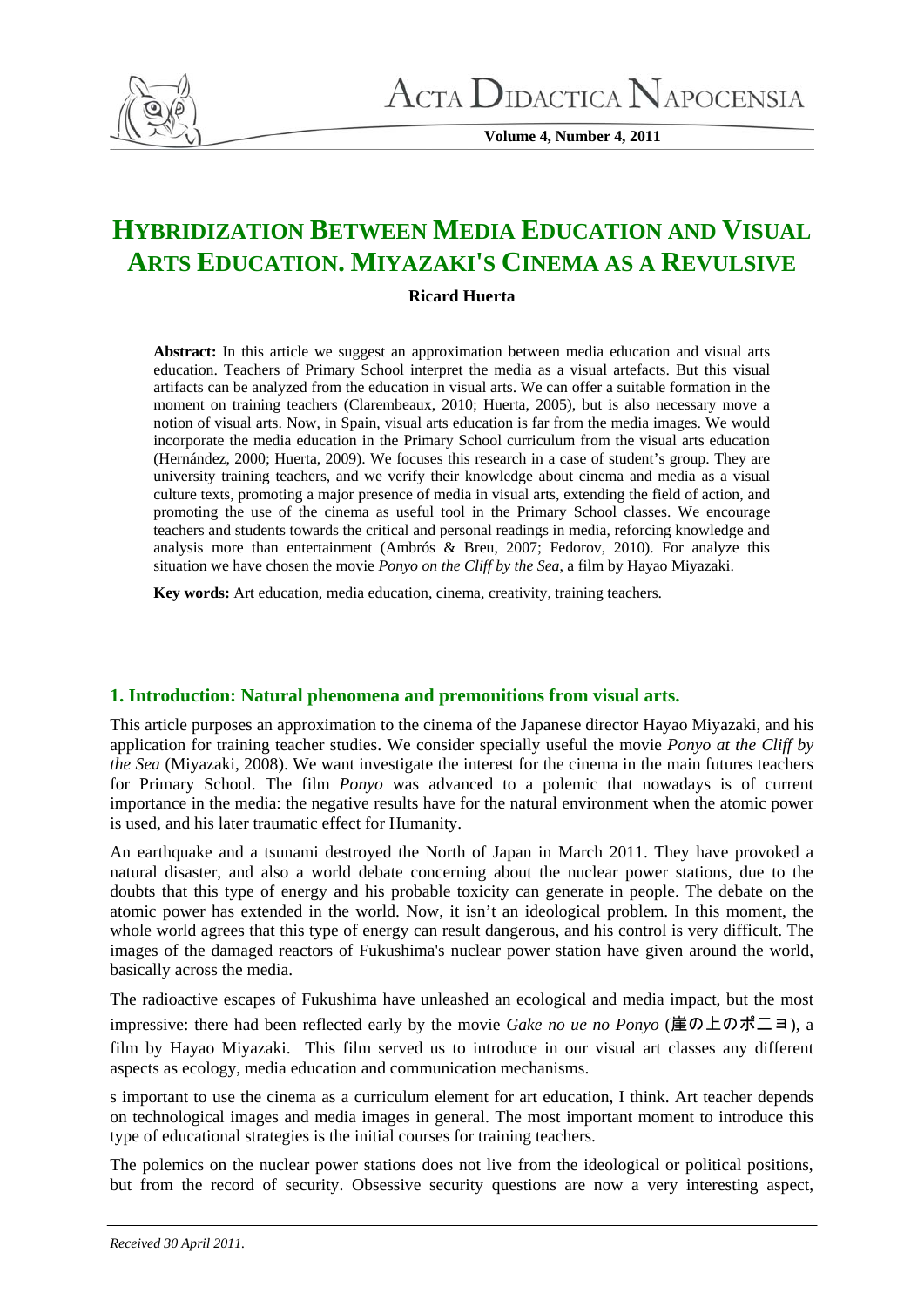specially in cultural ambiences in western countries, after the 2001 September 11th, in New York. These questions are treating commonly in the university classes of Sociology, History, and Anthropology. But we think that they are questions also suitable to approach, in a transverse way, in the training teachers' university education. These topics must be present in the classes of visual arts education.

Catastrophe's images are a crucial aspect for the communicative studding of news. The images constitute in this sense the most important news element, the aspect that we will remember. Cinema generates a curious imaginary about natural catastrophes. Miyazaki has treated this subject matter in his film *Ponyo* with an impressive and creative capacity. Hayao Miyazaki is probably the most relevant worldwide cartoon director.

## **2. Cartoon and cinema in Secondary School; training teachers art education in Primary School.**

José Antonio Espino is student in the Master of Research in Specific Didactics, in the University of Valencia (Spain). José Antonio investigates the presence of the cartoon and the cinema of animation in the Secondary School classes of drawing. This is a research for his Master's Final Work. Jose Antonio has interviewed ten Secondary School teachers to verify their interest that exists on this subject matter. There does not exist a space in the curriculum to introduce the cinema of animation in the classes of drawing on Secondary School in Spain. But in spite of this difficulty, any teachers uses this creative tool to motivate his students in subject matters related to the illustration and animation. Jose Antonio is an admirer of *manga* (comics) and *anime* (cinema and television). I am his tutor teacher in these research, thus I am very linked to this educational reality related to other previous works (Huerta, 2002, 2003, 2005, 2009).

Teachers of drawing on Secondary School are immersed increasingly in a process of progressive invisibility. The educational questions linked to the areas of Language, Sciences and Mathematics are taking the territory that before had been for the curriculum of art education. We must analyze the factors that have provoked this displacement of the specialists of drawing towards the marginality, in topics as the cinema or cartoon. Drawing teachers in Secondary School want to introduce the animation in his classes, but the lack of time or the curriculum restrictions provoke an absence of this aspect in the classroom. The parcelled look in different areas of knowledge can frustrate the students approximation to many cultural manifestations, reducing the communicative capacity of expressive mechanisms, as the cinema. Teachers of different specialities (language, drawing, music and social sciences) should give a step improve to integrate efforts, favoring this way a better receipt of cultural representations. A cultural complex question like the cinema cannot be treated by one only knowledge area.

If this is what happens in Secondary classroom, already we can imagine what happen in the classroom of Primary School, where there does not exist specialized teacher in visual arts. In any case, to reduce the analysis of a movie text to his structure, or only to his images, or only to his music, it does not allow to fit the pieces that integrate the complete work: the film. About this, we value positively EspaiCinema's project (www.uv.es/cinemag/), which integrate educational innovation in differents areas, after five years, in the University of Valencia. The project assembles specialists of all areas. This conjunction of interests is shared, and we think that it makes possible a more complete look of the different realities, assuming what Lipovetsky has defined as culture - world: *What we lack is not an information, which exceeds us; what we do not have is a method to orientate ourselves in this undifferentiated overabundance, to place to an analytical and critical distance that gives him sense. Here we have one of the big bets of the culture - world: How to educate people and to form free spirits in a universe that overflows information.* (Lipovetsky & Serroy, 2010, 89)

Polysystems theory by Itamar Even-Zohar (1972), was appearing towards the propitious effects that it supposes analyzing together the cultural manifestations and the connections between the different expressions of heritages. I was interested in transmitting to my students a valid information in cinema, without losing than cinema combine both the images and other many expressive languages.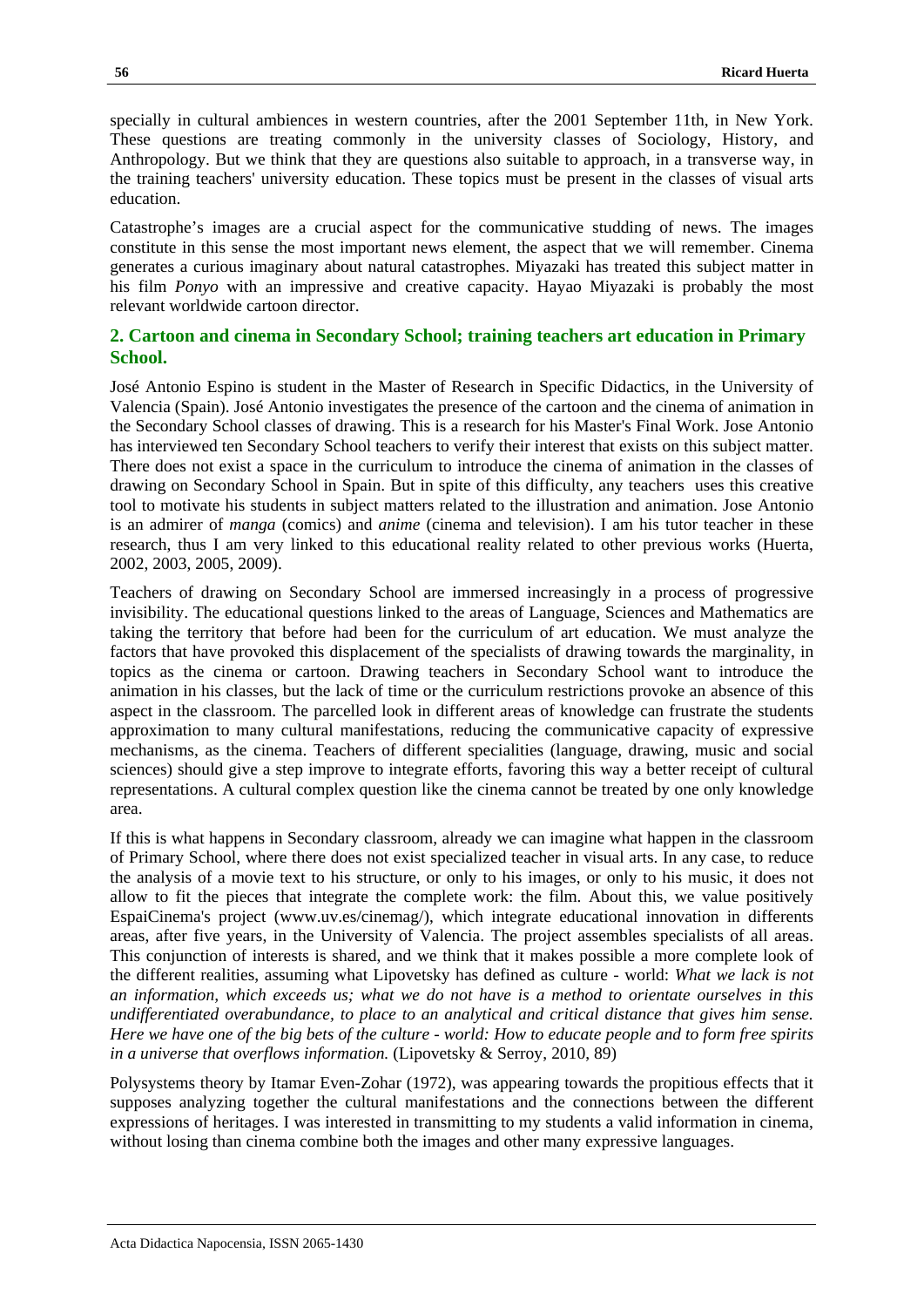This study has been articulated concerning the analysis on a session of second year training teacher student's classroom. The session had been prepared in advance. We informed the students of art education. It was advised the students to look for information about the matter. Jose Antonio Espino was invited in the classroom, who explains some questions referred to the *manga* and to *anime*.

Our research focuses on the case studies methodological exposition. The student's criteria of selection for the activity gathers the steps followed by Olga Hubard in his works about art reception (Hubard, 2008). This qualitative methodology facilitates us to investigate in a subject matter, because of the movie is a creative premonition of the catastrophe happened in Japan. Also we want to verify what know the students on cinema. We ask them their opinion about certain aspects, for example: Does consider the students that these subject matters should get in the Primary curriculum?. First we will do a brief introduction to the director Hayao Miyazaki and this movie. Later we will explain the session, and finally we will analyze the surveys, with any interesting aspects.

*Ponyo in the Cliff by the Sea* is a Japanese movie, an *Studio Ghibli* production, written and directed by Hayao Miyazaki*.* The movie was released in 2008, and competed in the *Mostra de Cinema de Venezia* the same year. The film argument turns about Sosuke, a five-year-old child, who find a little red color fish, when he is playing in the sea shore, to the his house side. Sosuke baptizes the pececito with Ponyo's name. Sosuke promises that he will protect and that he will take care of it. But the Ponyo's father, a personage who lives in the depths of the ocean, forces Ponyo to return to his house, to the sea. Ponyo answers to his father who wants to turn in human, thing that the father does not accept. Ponyo decides to escape, with Sosuke's help.



**Figure 1.** *Ponyo interpreted by Carolina Ruiz, second year student of training teacher degree in the speciality of Primary School.* 

Ponyo is a bet to respect for the nature. A great success of the movie consists of having foreseen, three years before, the episode of the earthquake and the later tsunami that suffered the Japanese East Coast in March, 2011. Miyazaki predicted the ecological catastrophe that motivated the overheating of Fukushima's nuclear power station. In the film appear a series of related elements, a set of parallelisms that might have be extracted from a visionary work. The movie allows us to speak about all these questions with students. In addition, like a authentic piece of excellence of the cinema, it allows us to check aspects linked to the image as sequences, colors, textures, graphical compositions, and so many other aspects of visual literacy (Fedorov, 2007; Marcellán 2009).

### **4. Analyzing the cartoon' educational potential.**

The new building of the Faculty of Magisterio (training teachers) in the University of València has four specific classrooms for the matters of art education. The specific classrooms are well equipped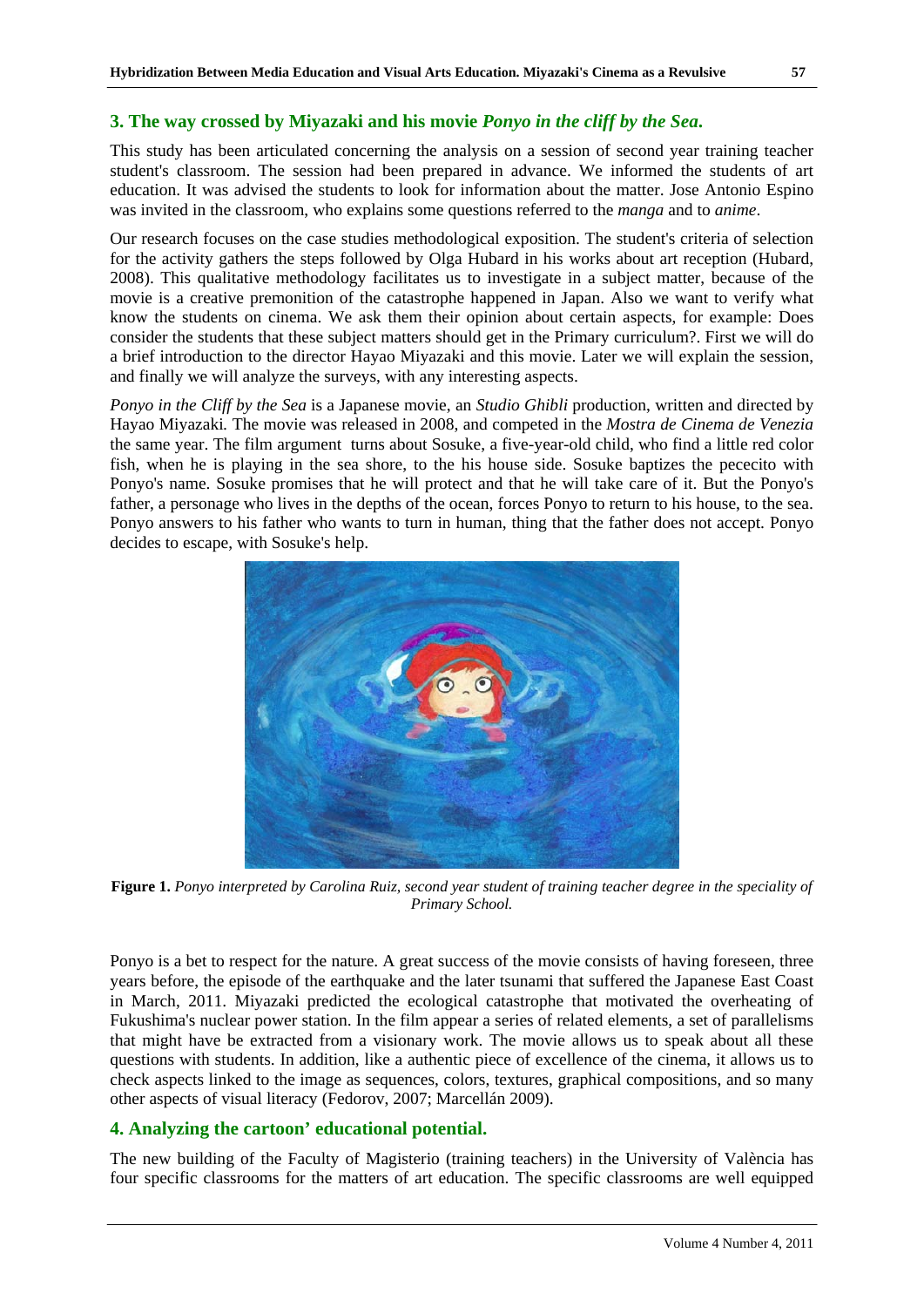with audio-visual material. Can get dark the windows to obtain a good resolution and vision of the image, when a movie is viewed. The 14th April class was centred on the Japanese animation. Marc Morell, a pupil of the group, offered to explain some aspects about Japanese *manga* and *anime*. Marc is a *manga* admirer, and a collector of Japanese comic, too. There had been recommended to the pupils to see before the movie, because the two hours on the time of class was necessary to incorporate the following actions:

- An introduction.
- Marc Morell's explanation about Japanese *manga* (comic).
- José Antonio Espino's explanation about Japanese *anime* (cartoon).
- To visualize three parts of the movie.
- Discussion and debate about we had seen, commenting and informing.
- To answer an anonymous questionnaire on the educational possibilities of the Japanese animation.

The session began at 8:30 h. (beginning of the class), and it got longer until 11:30 h. There was an animated participation on the part of the students in the activity. During the projection of three chosen fragments, we surprised the attention, the tension and the silence that they managed to create in the classroom. The beginning of the movie is a long sequence without dialogs, only with images and music. In occasions it seems that the director wants to explain the origin of the life from the marine area, especially when the jellyfish appear. In the culminating moment of this initial presentation Ponyo falls down caught in a glass boat that gets hooked up him by the neck. Here begins the environmental defense of the film, on having referred to the wastes in the sea.



**Figure 2.** *Jesus Iranzo interprets some prominent figures from Ponyo's film. Iranzo is a comic collector, and a manga admirer. He is a second year student in the university teacher's degree for Primary School.*

Observing the images we verify some Japanese cultural aspects: the cars circulate along the left side, architecture does not drown the Japanese capacity for home spaces distribution, action is trepidant when the Sosuke's mother drives, but is very interrupted in the old people residence. Miyazaki places Sosuke's School next to a geriatric where his mother works. Sosuke crosses constantly the fence which separates the school and the geriatric.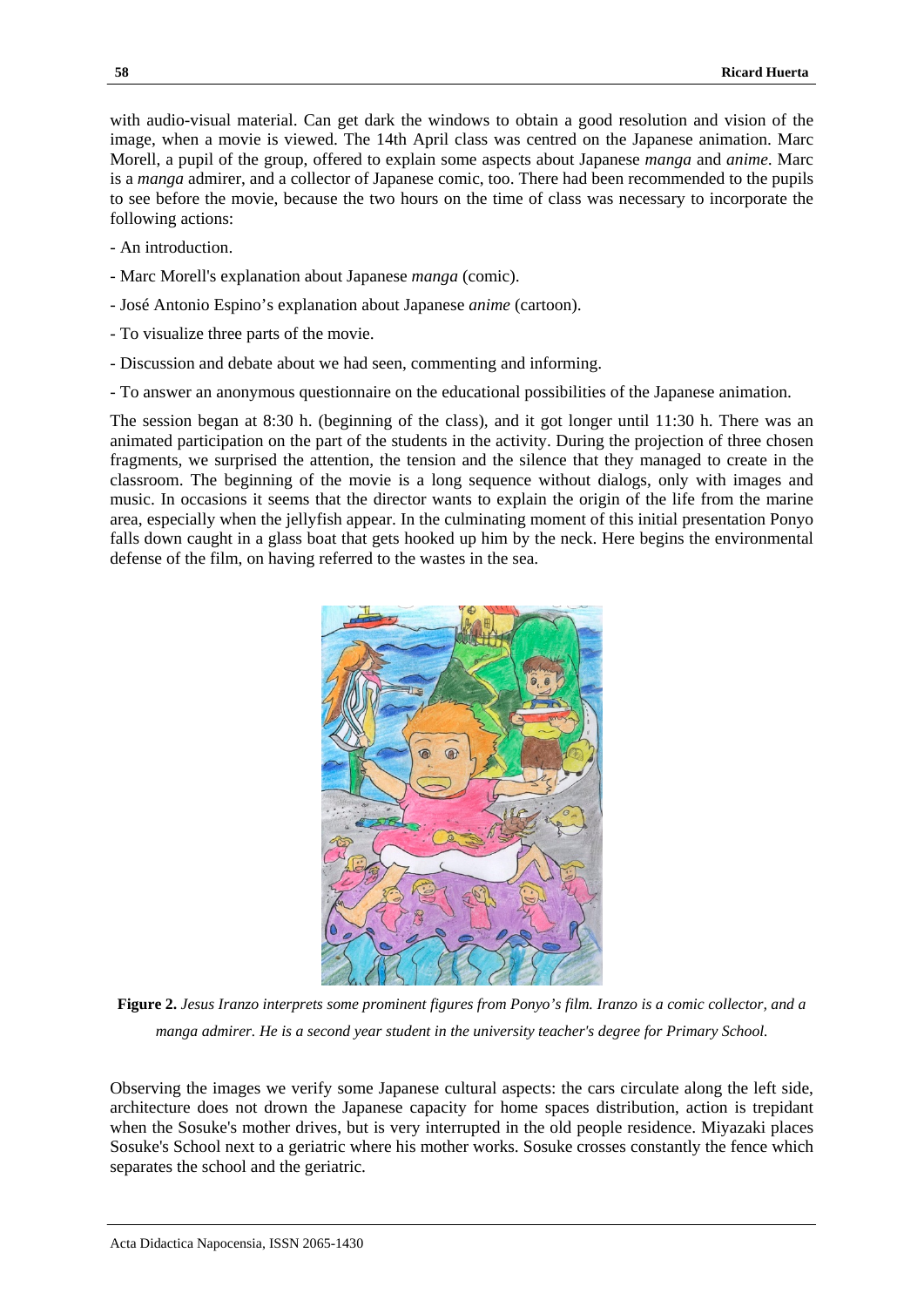When it starts raining and the onslaught of the sea promises to be, we detect some elements in the action of the movie: the notices for the loudspeaker (so much in the geriatric like the Sosuke's school), and also the complaint of one of the grandmothers, who predicts Sosuke that if he does not return Ponyo to the sea, there will be problems. Music is fundamental both in this film and in all the Hayao Miyazaki's productions. The movie explains the Japanese daily life, both at home and in the places of work and study. The author does a diagnosis of a child daily routines, which pleases to our students. The relationship between the Sosuke's father and mother appears as an uncertain territory. The father is working on the high seas. When his ship approaches the coast, they supports a conversation with light signs in Morse alphabet.

Another typical oriental element on the movie are the constant transformations. Ponyo happens from jellyfish to turn in human, following an evolutionary process that him makes change aspect. Again the science like visual excuse. Ponyo faces his predestined future, choosing to turn into girl. When we see the Ponyo's father in his vault on the bottom of the sea, we think that it is a a marine nuclear power station, and that has many possibilities of exploiting (again the parallelisms with Fukushima's reality). At this moment to the film we listen an adjustment of the Wagnerian walkirias, which they take the principal topic of the movie as a melody, with the pace and the harmonizations of the German author. This music serves to set the tsunami.



**Figure 3.** *Sara Huerta, nine-year-old pupil on Primary school, interprets the storm of the movie, drawing the big eyes of the monsters-waves, between whom stands out Ponyo transformed into girl.* 

Miyazaki uses films to claim the family as balanced entity. His most representative works for television are Heidi and Marco. This defense of the family there was revealed in his previous works *My neighbor Totoro* (1988), *Spirited Away* (2002), and *Howl's Moving Castle* (2005). The recovery of the friendship and the familiar core turn out to be evident when Ponyo finds his family. We see that in the scenes of daily actions by domestic rituals: the tea preparation, on having eaten the noodles bowl, on having listened an story to be going to sleep. This constants of the Japanese author, and his success, remember us some obsessions of another filmmaker: Steven Spielberg. Both authors are emphasized exponents of a few parameters who affect our social and personal implications. *Heidi* was a Miyazaki's great international success. In *Heidi* the family has a new scheme, since the papers of every personage turn out to be frontier.

To think about these aspects we can transmit to our students a few valid indicators, some decisive media culture factors. Hayao Miyazaki has evolved from his initial Marxist positionings, towards a few positions more linked to the pacifism and the ecology. As Fedorov focuses, audiences develops the following indicators in media culture (Fedorov, 2010, 69):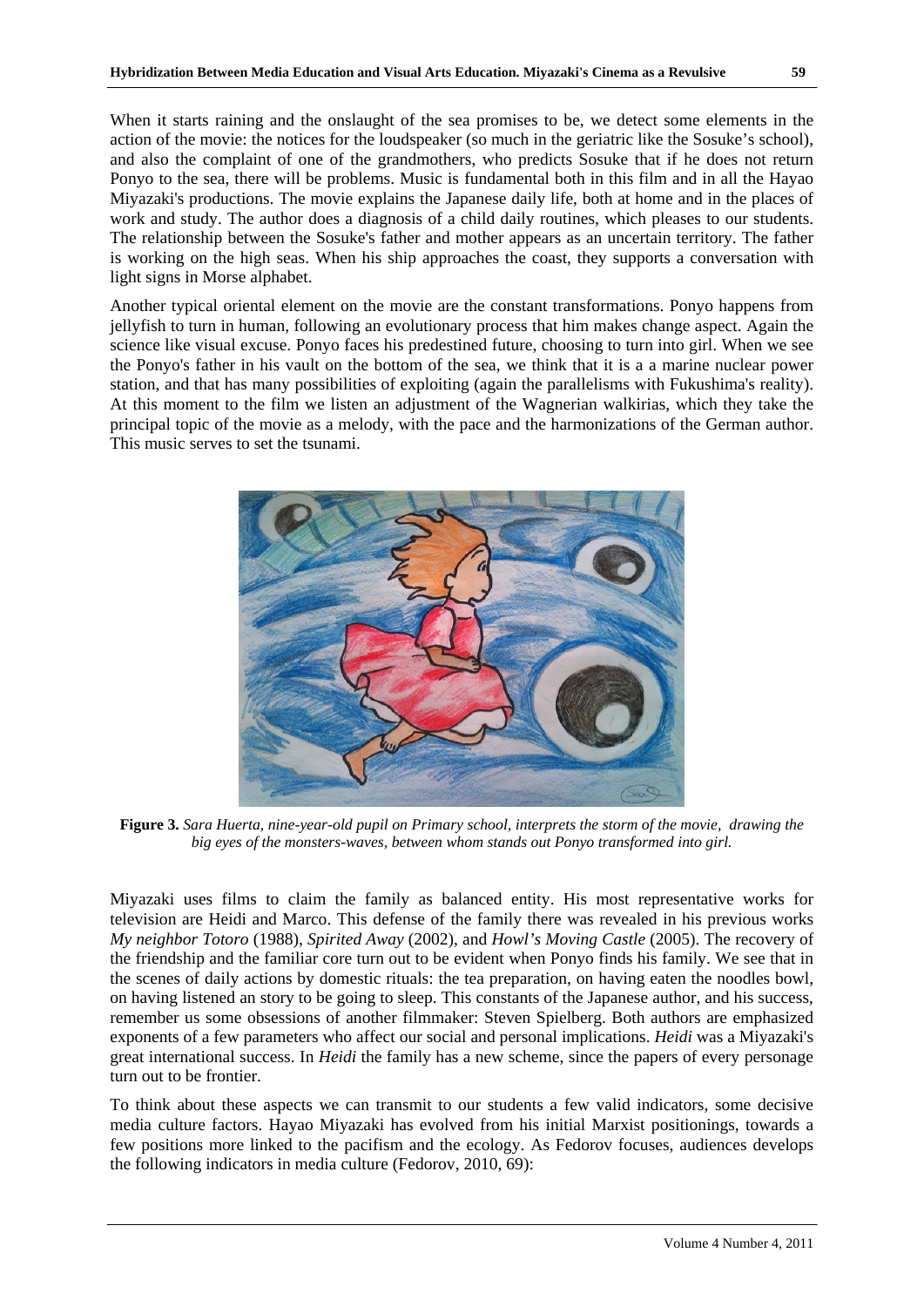- emotional inclusion (from a nonconscious, spontaneous characteristics of a media text the audience proceeds to a holistic media text characteristics);

- emotional activity of judgments (from formal judgments drawn with the teacher's help students proceed to a more vivid, image-bearing, individual expression of their media impressions);

- maturity of image thinking (from spontaneous, intuitive - to conscious usage of perception images and artistic notions);

- skills of media text partial analysis (from fragmentary use of critical evaluation components - to adequate, holistic analysis of sound-and-visual, space-and-time structure of dynamic media art images).

These processes of approximation to the movie images must be reinforced by the professionals' support qualified to transmit to the students this complex information (Huerta, 2005; Marcellán, 2009).

#### **5. Ideas to introduce cartoon** *anime* **in the training teacher classroom.**

The group with which we have realized the fieldwork is formed by 45 pupils, but only 38 have taken part voluntarily in the proposed activity. Of these 38 participants, 28 are women and 10 are men. The questionnaire that they complete is anonymous. We have asked them that there should be assigned a fictitious name, an identifying pseudonym. We use these pseudonyms to identify the answers. The survey passed after having listened Marc Molla and Jose Antonio Espino. Later there were seen three moments of the movie, projected in the classroom. The students had seen recently the film on video, at home.



**Figure 4.** *Carlos Gonzalez, student on second second year training teacher, interprets Sosuke and Ponyo sailing in a toy boat.*

The questionnaire contains 13 questions. In the first one we try to verify which is the students information about the director that we have elected. The question is: "Did you knew the director Hayao Miyazaki?". The majority of the group "had never listened to anything of Miyazaki until spoke about him in class" (*Potato's* answer). Only two male pupils and four female pupils knew the director and his work. 20 % of the informed student is, in addition, a great admirer of *manga* culture. When we ask them "do you like someone of his works?", they answer with an extensive list of movies and series by the author, even some that one had not spoken in class: *Porco Rosso* or *Princess Mononoke*. It is interesting to verify that between students who did not know the director as creator, also they coincide indicating the Miyazaki's most popular creations as *Heidi* and *Marco* for television, as well as *Howl's*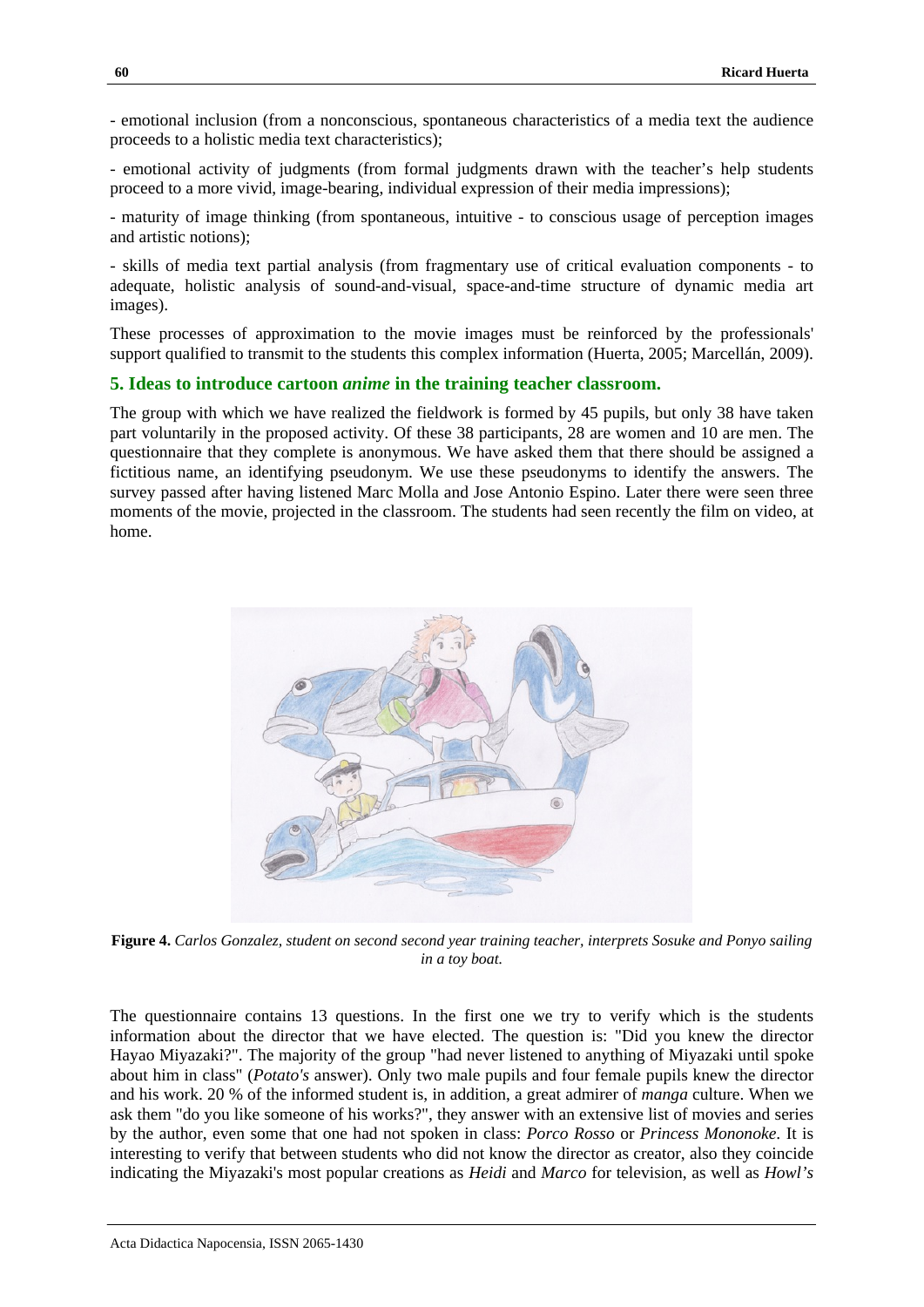*Moving Castle* and *Spirited Away* for cinema. We detect that 80 % of students had known before neither the name nor the existence of this creator, though they had seen in cinema and television his more relevant works. This situation reveals that there exists an evident ignorance of the audio-visual culture, beyond the purely entertainment.

## **6. Prominent Information contributed by the questionnaire**

We ask our pupils if they had treated any time in the primary school or in the secondary school what is a *manga* or *anime*. They had never treated the topic in class. *Sakuragi* (pseudonymous of a pupil) says: "I had a teacher of arts in Secondary School, called Luís, who was involved enough in the topic". This answer checks what we supposed: the secondary art teacher is suitable to raise to the students this subject matters, like a Japanese *manga* or *anime*. *Jesus* (pupil who does not conceal his name when he chooses for a pseudonym) comments on the repercussion out of the classrooms: *"they had spoken to me neither in the primary school nor in the secondary school; I knew it by television and later I discovered more* manga *and* anime *in the comic shops". Jesus* is a great comics culture follower*. Guchi* (pseudonym of another pupil) says that they had never spoken to him about the topic, specifying: *"though I let's be what is". The group demonstrates that this subject matter has not been treated in his years of education, but they assume that it is a fundamental element in the visual culture.*  Though the pupils consider important to study these topics, we have not observed that this anomalous situation should be considered a lack on the part of the future teachers. Only the pupil *Ira666* thinks about it: "Unfortunately they have never explained anything to me on manga or anime They had never spoken to me about it in any subject. But I think that it would have been very interesting to be employed with this type of animation at class".

The pupil *Nohaymunus*, one of the "experts", declares that it gave a matter in which the subject matter of the manga was approached, but it was not in the school, but in Italy, country where she realized communication studies: "I studied it in class in the year 2006, when I was studying as Erasmus in Bologna, in the subject *Storia del cinema de animazione*". It is an isolated case, a pupil who has continued his university studies. She does now training teacher, after having studied in Italy. Another case is interesting for us; the pupil *Mjranmo* answers: "in class they have never put cartoon; always they have been movies for other ages, documentaries, … " Here we have another case of application of the topics: must the cinema that passes in the classroom be a documentary, or in any "serious" case?.



**Figura 5.** *In Miyazaki's cinema children are protagonists, but his cinema is not only for children. Miyazaki's cinema fascinates children, and this advantage can to be suitable for education. In the photo, Sara Huerta drawing Ponyo.*

We want to clarify that Miyazaki's cinema is animation, but not exclusively movies for children, or exclusively a product for dhildren. On the other hand, the subject matters treated by Miyazaki are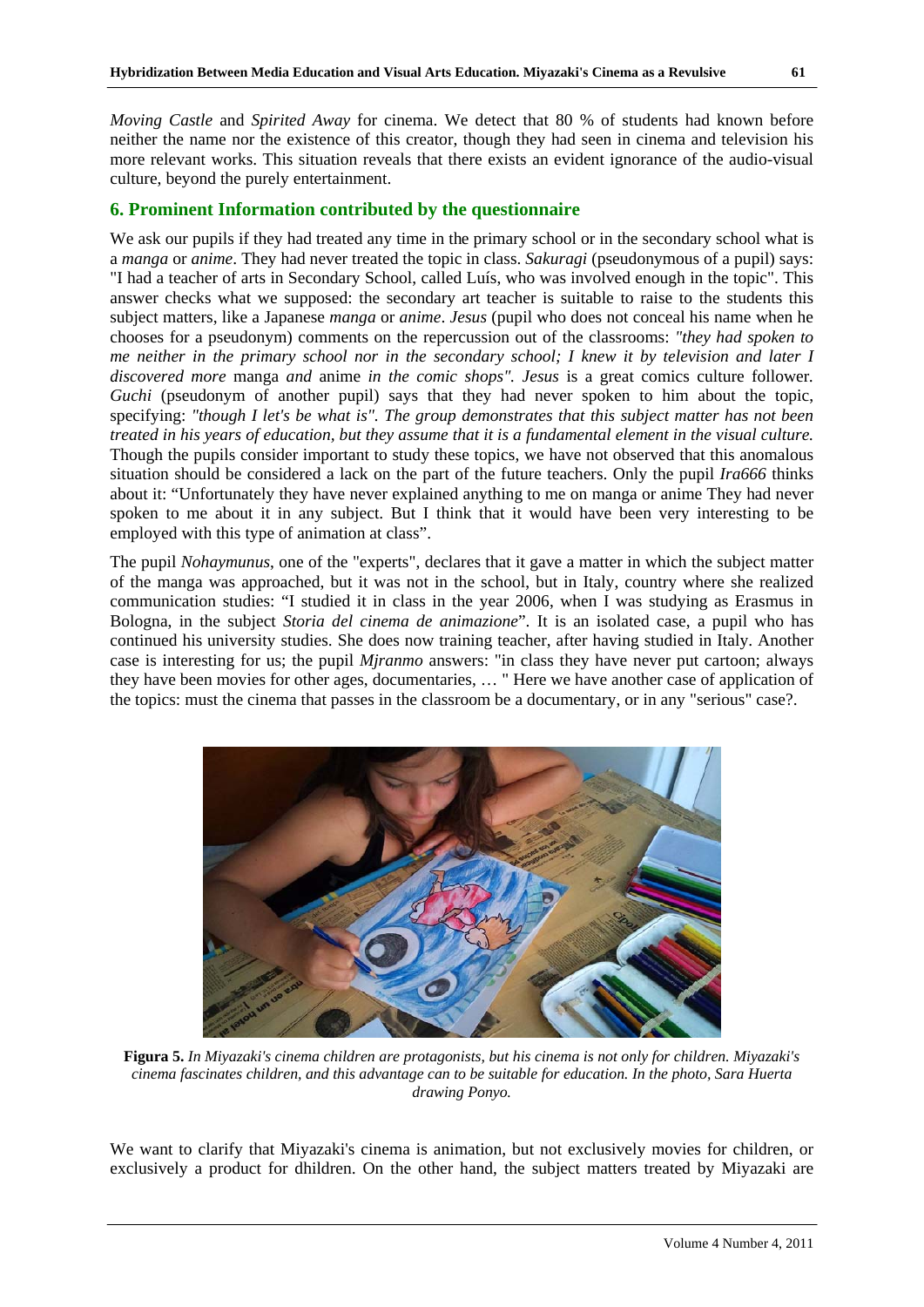universal and valid like Shakespeare's theatre or Rembrandt's painting. The artificial division between high culture or popular culture, or the difference between children and teenager literature, they seem to us not transcendental. The problem, as Gilles Lipovetsky indicates, is our positioning in front of art creations, specially with the masterpieces or the most important artist. Miyazaki is a contemporary classic, as Lypovetsky describes "The admiration of the greatness has not eliminated. But what defines us is an immediate admiration or dilettante, a worship to the masterpieces to which we want to accede in an immediate way, without formation or cultural work " (Lipovetsky, 2010, 120).

The third question raised in the survey, with a more protest positioning: "Do you believe that cartoon and cinema of animation should be present to the classrooms for studying it?". We discover that the majority would find positively to introduce the animation in the classroom, as matter of study, but also as motivating resource: "I believe that the cinema of animation can be a very interesting tool to explain and to introduce in the classroom very diverse subject matters, since it is charmed with to the children". The latter phrase written by *Nohaymunus* would be the key: "it is charmed with to the children". If they are charmed with it, why not we use the cinema of animation as didactic tool?. *Viladrau*, another pupil, reinforces the above mentioned strategy: "it is a good way of attracting the attention of the children and it being possible to educate very well across the movies". The motivation might turn into key element to using the cinema into the classroom. *Leyra* comes furthermore far when it affirms that "serious interesting, since to the children these topics them motivate and form a part of his daily life". The commonness like a referent. We suppose that when Leyra refers to the commonness he is speaking about the quantity of hours that children spend in front of television. The pupil Jomateixa clinches the matter adding that "up to coming to the university had not given any importance to the cinema; at least now we have EspaiCinema". It is clear that training teacher students in Valencia has curdled the path of five consecutive years of the multidisciplinary project EspaiCinema.



**Figure 6.** *The second year student in training teacher's degree Oscar Doménech, advised by the artist Lia Ferrando, interpret Ponyo.* 

The following question appeals to the paths of students: "do you think that it is sufficient what they have taught you on cinema (and cartoon) throughout the years in which you have been a pupil during the different educational stages?". *Yeyes* answers: "Not, they had never taught anything to me". The student *Cela* is more round: "they have never spoken to me about cinema". Whereas *Ponyo3* establishes parallelisms between the daily reality and the school curriculum: "they have never taught anything to me on cinema. Yes that I have seen many movies but they have never provided to me information about this topic". We wanted to know what ideas the pupils might suggest in the matter, though, somehow, already they had answered partly with the previous answers. *Potato* complains about that it knows very little on cinema, but it affirms that "if some day I put to study this topic, I will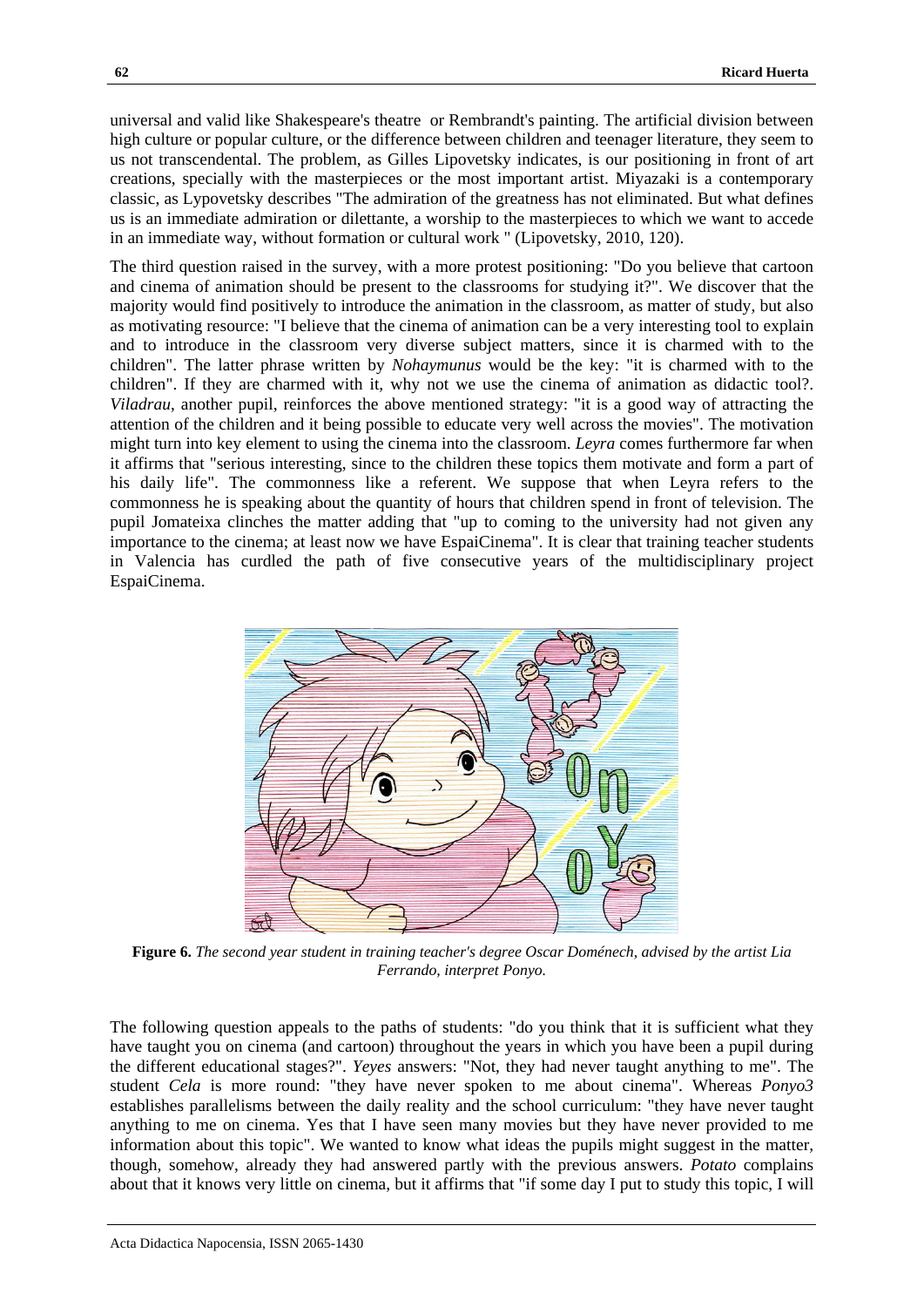use cinema and cartoon in my classes". *Jomateixa* justifies the situation on the basis of which "the cinema always has been seen as an entertainment and not as a way of learning". Whereas *Mambi* is the pupil who says: "in the school, the only thing that they were doing, with regard to the cinema, was some movie to get, without nothing explaining to us, simply to amuse ourselves ".

The obsessive cataloguing cinema as entertainment is making us lose wonderful opportunities of learning. Some authors we are trying to change this established order. Cinema no only serves as entertainment. Cinema is a powerful cultural agent, and in the school we must start treating it as an educational application, with an evident motivating load, and suitablly to treat any subject matter (Ambrós, 2007; Buckingham, 2000, 2003, 2007; Fedorov 2010; Huerta 2009).

# **7. The complexity of cinema needs a preparation, and therefore it is possible to educate in cinema**

We ask the pupils if they think that the mausic plays an important paper in the film. They do not have knowledge on music, in spite of having studied the matter with specialized professorship so much in Primary as in Secondary school. It does not happen in case of visual arts, because of they had not specialists in Primary school. Comments are generic, and relevancy is given him to factors like emotions or memory, aspects that imply a good musical composition when it is a movie. The pupil Yuko says that "music give more exotion to the film and help us to remember the movie". The pupil *Clarinete*, who evidently is an interpreter of this instrument, exposes a curious parallelism of languages: "If music is not the most important thing, it is one of the most important things". It seems that it values first the images, and understands the music as an added element of these images. The student *Cela* assumes the need of a good music film, because "It is necessary to manage the history that is counted and to give emotion and sensibility", in the same way, as *Mafalda* clarifies: "The original soundtrack is indispensable. The same image accompanied for different music suggests completely different situations". *Hydrae* goes beyond, remembering the effect of music in children: "it is a song very repetitive and easy to memorize, naming characteristics of Ponyo and Sosuke, so for the children it is very guessed right".



**Figure 7.** *Marc Molla draws Ponyo in the moment that Sosuke gives the big sack of the sea. Marc is 21st years old, is a student in second year training teacher's degree of Primary, he likes Miyazaki's manga and anime. He offered to explain these topics in classroom.* 

We ask to our students if they think that the school curriculum should be checked to introduce media aspects as the cinema (including animation) or the comics (also Japanese anime). Only a pupil thinks that it would not need. All the rest agree. All students think that it is necessary to introduce the cinema in the curriculum of Primary school, though they are complicated it by different pressures , and especially for schedules. According to the pupil Willy: "is it enough time and space to include everything?". *Nohaymunus* thinks that "it would be very suitable, especially bearing in mind that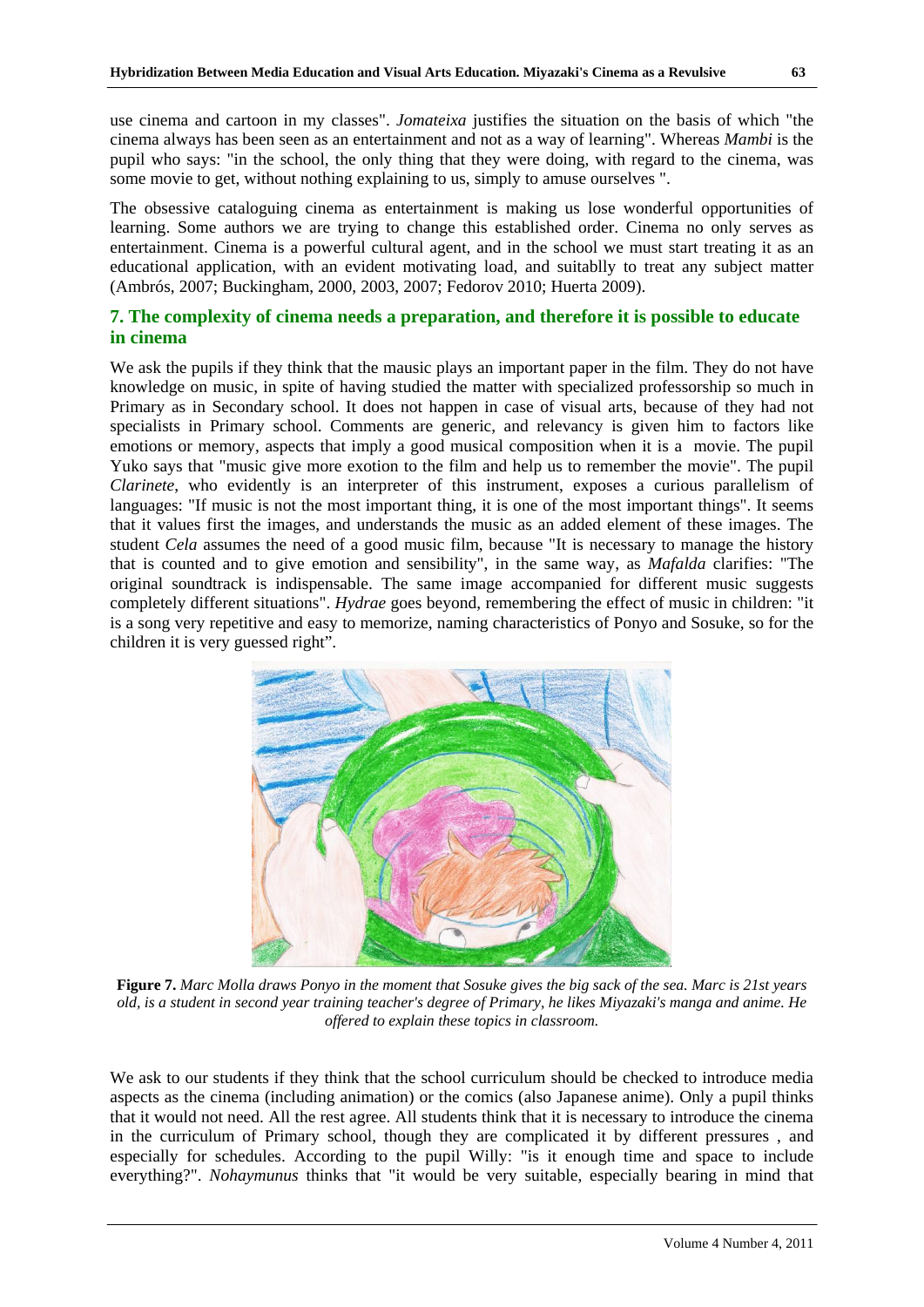cinema or comics are elements that come much more rapid to children". *Yuko* still risks more, valuing the teachers capacity of reaction: "though it is not in the curriculum, we it can work we". In the same line, *Leyra* is sure that "it is necessary to introduce in the curriculum new elements attractive to children". *Gespa* specifies one possible action: "more that in the school curriculum, the mentioned aspects should be checked in the programming classroom of every teacher, depending what it treats itself, it will be interesting or not to introduce cinema or comics".

## **8. Students preferences after the movie viewed**

When we ask them in what aspect they have been interested of the movie Ponyo in the cliff, all students thinks that the defense for ecology values, the nature respect, and the exceptional treatment towards old people. In some cases they emphasize "drawings, undoubtedly, this way of representing the reality seems to me to be impressive", as says Viladrau. Yuko has liked very much "the naturalness with that takes refuge the curiosity, the innocence and the own fantasy of the infancy; and also that there are no bad people, since they all are friends: fish, children, old people, … ". *Taurina* says: "in spite of being an infantile cinema, it can turn and to be in use also for any age". We commented: there is certain predisposition to believe that animation is for children. It is a mistake.

For *Jesus*, manga admirer and Miyazaki's connoisseur, the most prominent in the film are "the landscapes and the thousands of minicreatures that surround the scenes (since also it happens in *Spirited Away*); the flat colors and the magic worlds that the director portrays". His companion, autonamed *Shin Chan*, values specially "the expressions that it gives to the things and to the imaginary or not royal elements". In general all students thinks that Miyazaki's style is very purified, specially giving movement to the prominent figures. It had not been commented in class, and therefore students did not have to know it: Miyazaki started his career at the studies of animation generating movement to prominent figures who were not still his creations. Students emphasize the treatment of color and the expressiveness on details.

*Cela* likes the music of Miyazaki's cinema that "manages to be from relaxing up to sressfully, as it the moment needs, using a lot of voices and instruments". Students are conscious that the principal topic song is "sticky". When the class ended all people was singing Ponyo's song. The same happens with the melodies of *Heidi* or *Marco*, two Miyazaki's classic ones, the whole world remembers them. In *Jomateixa*'s words: "it is a music that hooks, that you remains, very animated".

All consulted students believes that it is suitable to treat aspects as the ecology or the natural and cultural heritage in the different subjects classes. Mambi says: "they are be afraid that they should not treat only in one only area, because at any time and in any subject it suits to approach them". In some cases they stress that not only it is suitable, but fundamental. We ask them if when they will practise as teachers they will use the cinema to explain differentg subject matters. All those who answer seem to be encouraged to do it, though they meet little prepared in knowledge on cinema to confront educational tasks by movies. Sakuragi says: "one had not raised it, but undoubtedly I will do it". With these declarations, the student body us transmits an idea that we must not lose of sight: they feel very near the cinema, but at the same time they believe that they do not have the sufficient formation as to use movies with education purposes.

Students values very positively the experience of credit treated anime in class, the Japanese animation cinema. As Potato says: "I think that I am going to see more movies of this director; I have liked very much this session". We will continue introducing these educatieve parameters between training teachers of primary school.

#### **Conclusions**

The results of experiences like this demonstrate that between training teacher's students there is a great ignorance of visual and media culture, beyond what they suppose cinema or television as entertainment. Also we have verified that they continue existing topics, expired concepts that they impede to be able to improve this situation:

- a. to believe that cartoon is only for children
- b. the lack of knowledge of the languages images and visual literacy